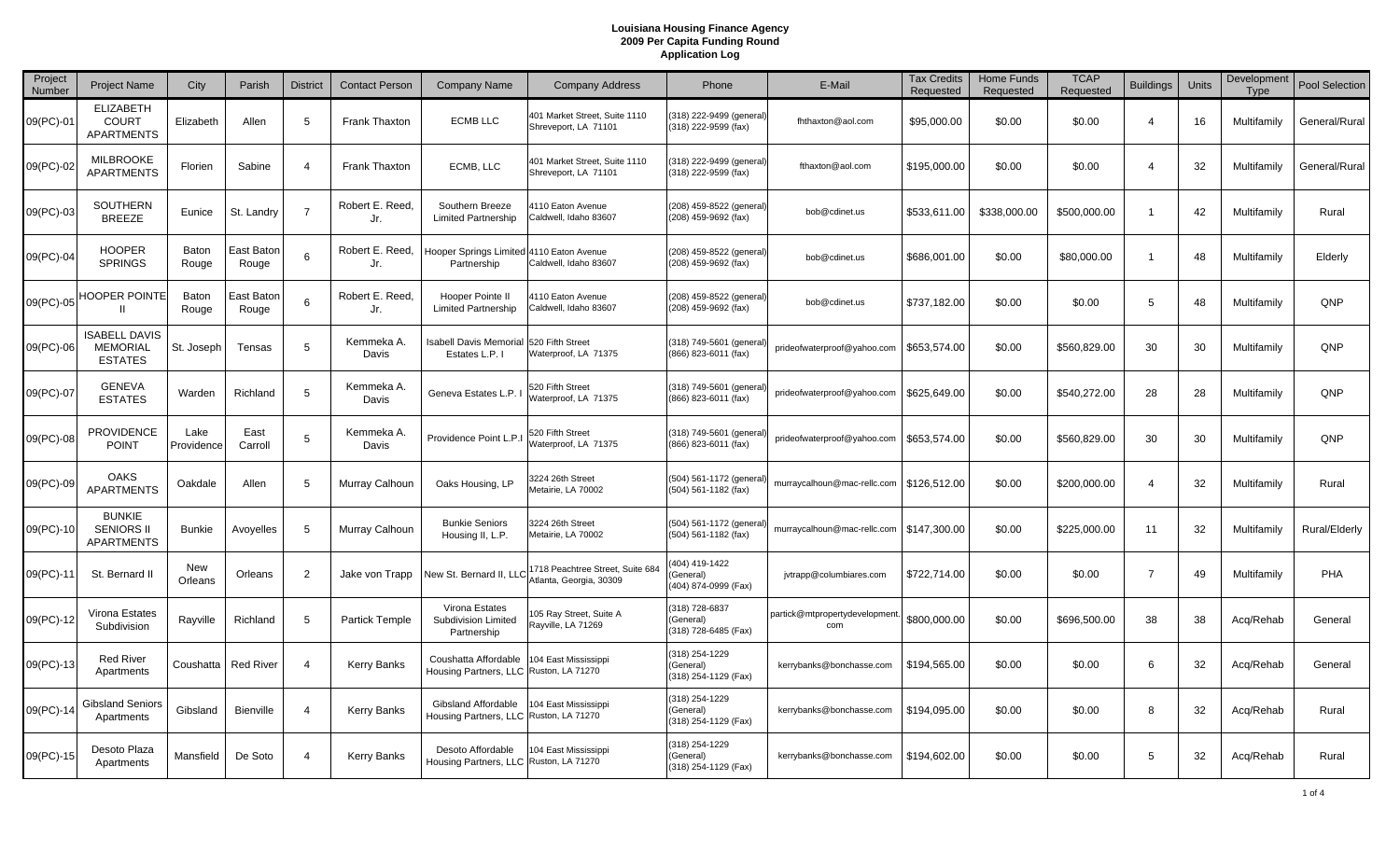| Project<br>Number | <b>Project Name</b>                                                  | City            | Parish              | <b>District</b> | <b>Contact Person</b>    | <b>Company Name</b>                                            | <b>Company Address</b>                                    | Phone                                               | E-Mail                               | <b>Tax Credits</b><br>Requested | <b>Home Funds</b><br>Requested | <b>TCAP</b><br>Requested | <b>Buildings</b> | Units | Development<br>Type                 | <b>Pool Selection</b> |
|-------------------|----------------------------------------------------------------------|-----------------|---------------------|-----------------|--------------------------|----------------------------------------------------------------|-----------------------------------------------------------|-----------------------------------------------------|--------------------------------------|---------------------------------|--------------------------------|--------------------------|------------------|-------|-------------------------------------|-----------------------|
| 09(PC)-16         | Oakhill Plaza<br>Apartments                                          | Mansfield       | De Soto             | $\overline{4}$  | Kerry Banks              | Mansfield Affordable<br>Housing Partners, LLC Ruston, LA 71270 | 104 East Mississippi                                      | (318) 254-1229<br>(General)<br>(318) 254-1129 (Fax) | kerrybanks@bonchasse.com             | \$196,216.00                    | \$0.00                         | \$0.00                   | $\overline{4}$   | 32    | Acq/Rehab                           | Rural                 |
| 09(PC)-17         | GCHP-One Stop                                                        | Baton<br>Rouge  | East Baton<br>Rouge | 6               | Sara Meadows<br>Tolleson | GCHP-One Stop, LLC                                             | 1614-B Oretha Castle Haley Blvd<br>New Orleans, LA, 70113 | (504) 525-2505<br>(General)<br>(504) 525-2599 (Fax) | tolleson@gchp.net                    | \$718,576.00                    | \$0.00                         | \$820,000.00             |                  | 36    | NC/C                                | Non Profit/PSH        |
| 09(PC)-18         | Delta Gardens<br>Subdivision Single<br>Family Housing<br>Development | Richmond        | Madison             | 5               | <b>Partick Temple</b>    | Delta Gardens<br>Subdivision Limited<br>Partnership            | 05 Ray Street, Suite A<br>Rayville, LA 71269              | (318) 728-6837<br>(General)<br>(318) 728-6485 (Fax) | partick@mtpropertydevelopment<br>com | \$741,500.00                    | \$0.00                         | \$0.00                   | 33               | 33    | Priority<br>Neighborhood<br>Support | General               |
| 09(PC)-19         | Lykes Steamship<br>Apartments                                        | New<br>Orleans  | Orleans             | 2               | <b>Victor Smeltz</b>     | 1770 Tchoupitoulas<br>Apartments LP                            | 152 Canal Street<br>New Orleans, LA 70119                 | (504) 708-4370<br>(General)<br>(504) 482-1922 (Fax) | vsmeltz@voagno.org                   | \$800,000.00                    | \$0.00                         | \$987,208.00             | -1               | 46    | Multifamily/His<br>toric/Rehab      | N/A                   |
| 09(PC)-20         | <b>Liberty Place</b><br>Apartments                                   | New<br>Orleans  | Orleans             | 2               | James Neville            | Liberty Place<br>Apartments, LLC                               | 671 Rosa Ave., suite 201<br>Metairie, LA 70005            | (504) 828-1253<br>(General)<br>(504) 828-1254 (Fax) | jneville1@cox.net                    | \$500,000.00                    | \$0.00                         | \$465,000.00             | 18               | 34    | Multifamily/Re<br>hab               | General               |
|                   | 09(PC)-21 Willowood Estates                                          | Welsh           | Jefferson<br>Davis  | $\overline{2}$  | Dale Lancaster           | Willowood Estates, L.P                                         | .O. Box 672<br>Madison, MS 39130                          | (601) 707-8715<br>(General)<br>(601) 956-7383 (Fax) | dlanca1010@aol.com                   | \$665,000.00                    | \$400,000.00                   | \$250,000.00             | 32               | 32    | SS/NC                               | General               |
|                   | 09(PC)-22 Oakwood Estates<br>Phase II                                | Hammond         | Tangipaho<br>a      |                 | Dale Lancaster           | Oakwood Estates<br>Phase II. L.P.                              | .O. Box 672<br>Madison, MS 39130                          | (601) 707-8715<br>(General)<br>(601) 956-7383 (Fax) | dlanca1010@aol.com                   | \$590,000.00                    | \$200,000.00                   | \$200,000.00             | 32               | 32    | SS/NC                               | General/Elderly       |
|                   | 09(PC)-23 Plum Tree Estates<br>Phase II                              | Rayville        | Richland            | 5               | Dale Lancaster           | <b>Plum Tree Estates</b><br>Phase II, L.P.                     | .O. Box 672<br>Madison, MS 39130                          | (601) 707-8715<br>(General)<br>(601) 956-7383 (Fax) | dlanca1010@aol.com                   | \$665,000.00                    | \$400,000.00                   | \$250,000.00             | 32               | 32    | SS/NC                               | General               |
| 09(PC)-24         | <b>Trinity Trace</b>                                                 | Baton<br>Rouge  | East Bator<br>Rouge | 6               | Roger Kahao              | Trinity Trace, LLC                                             | .O. Box 80659<br>Baton Rouge, LA 70898                    | (225) 505-5410<br>(General)                         | kahaoroger@yahoo.com                 | \$799,999.00                    | \$0.00                         | \$500,000.00             | 28               | 28    | SS/NC                               | General               |
| 09(PC)-25         | The Gates at<br>Riverchase                                           | Alexandria      | Rapides             | 5               | Louis Jurney             | Stockyard Partners, LP                                         | 149 Concourse Drive<br>Pearl, MS 39208                    | (601) 932-1674<br>(General)<br>(601) 932-4926 (Fax) | louis@newhorizongroup.com            | \$800,000.00                    | \$0.00                         | \$0.00                   | -7               | 56    | Multifamily/NC                      | General               |
| 09(PC)-26         | Meadowbrook<br>Subdivision                                           | Winnsboro       | Franklin            | 5               | Louis Jurney             | Nell Street Partners, LP                                       | 49 Concourse Drive<br>Pearl, MS 39208                     | (601) 932-1674<br>(General)<br>(601) 932-4926 (Fax) | louis@newhorizongroup.com            |                                 | \$800,000.00   \$1,000,000.00  | \$0.00                   | 39               | 39    | SS/NC                               | General               |
| 09(PC)-27         | Goodman Place                                                        | Lake<br>Charles | Calcasieu           | $\overline{7}$  | <b>Robert Davis</b>      | Goodman Place<br>Development CO, L.P.                          | 4499 Lake Caroline Drive<br>Lake Charles, LA 70615        | (337) 497-1700<br>(General)<br>(337) 497-0004 (Fax) | assets8@gmail.com                    | \$800,000.00                    | \$0.00                         | \$0.00                   | 38               | 38    | SS/NC                               | <b>IKE</b>            |
| 09(PC)-28         | Texas Square                                                         | New<br>Orleans  | Orleans             | $\overline{2}$  | Jonah Dowling            | <b>Texas Square</b><br>Development, LP                         | 1832 Felicity Street<br>New Orleans, LA 70113             | (504) 587-1337<br>(General)<br>(504) 587-1338 (Fax) | jbdowling@gmail,.com                 | \$800,000.00                    | \$0.00                         | \$0.00                   | 22               | 44    | SS/NC                               | General               |
|                   | 09(PC)-29 McKenzie Woods                                             | Lake<br>Charles | Calcasieu           | $\overline{7}$  | Robert Davis             | McKenzie Woods<br>Development CO, L.P.                         | 4499 Lake Caroline Drive<br>Lake Charles, LA 70615        | (337) 497-1700<br>(337) 497-0004                    | assets8@gmail.com                    | \$800,000.00                    | \$0.00                         | \$0.00                   | 38               | 38    | SS/NC                               | <b>IKE</b>            |
| 09(PC)-30         | <b>Stones Throw</b><br>Apartments                                    | Slidell         | St.<br>Tammany      |                 | Robert Whittingtor       | Stones Throw Limited<br>Partnership                            | P.O. Box 77930<br>Baton Rouge, LA 70879                   | (225) 953-2638<br>(General)<br>(225) 751-9201 (Fax) | rlw@resfdn.org                       | \$382,000.00                    | \$0.00                         | \$0.00                   | 8                | 64    | Acq/Rehab                           | Rural/General         |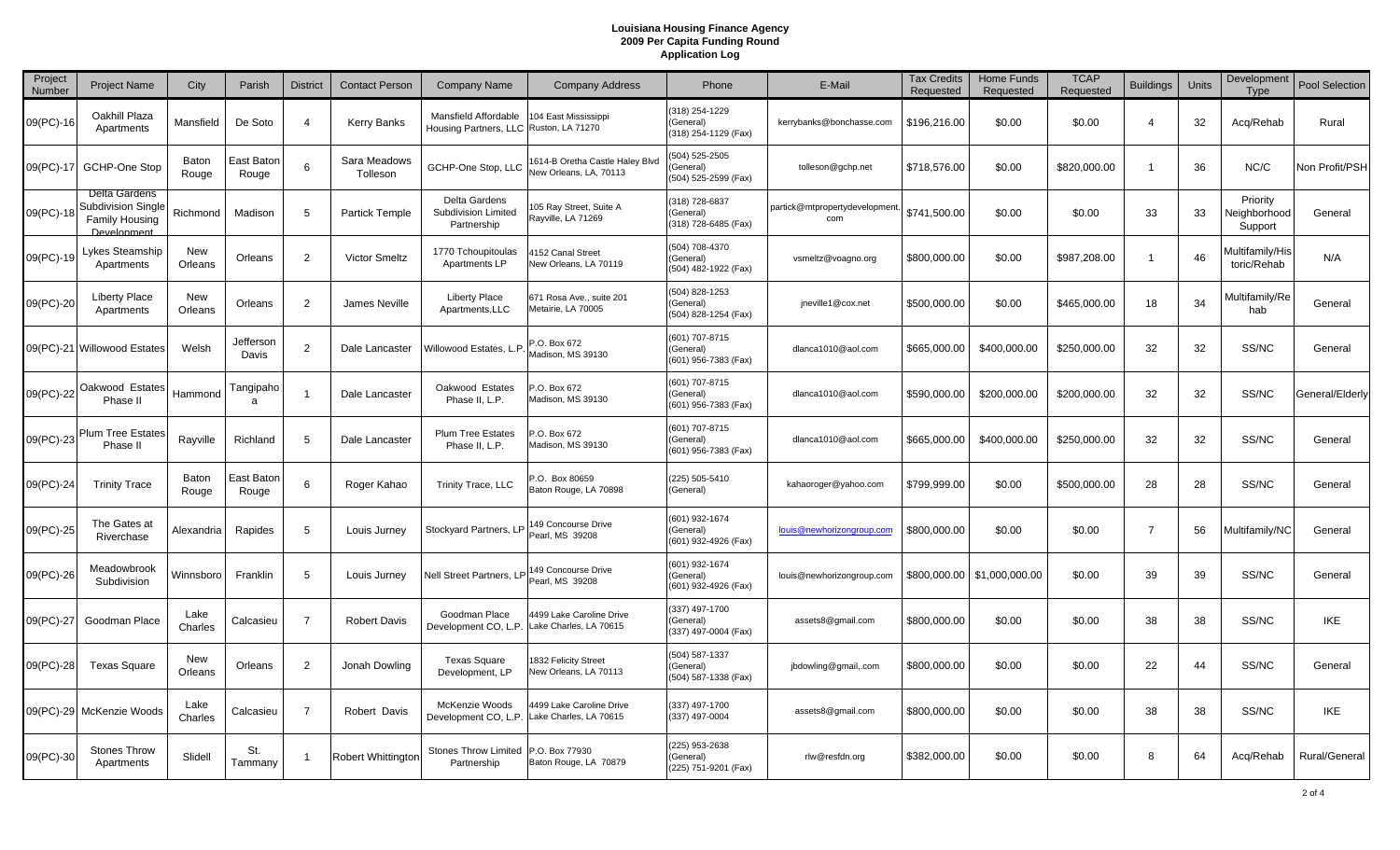| Project<br>Number | <b>Project Name</b>                            | City           | Parish              | <b>District</b> | <b>Contact Person</b>      | <b>Company Name</b>                                           | <b>Company Address</b>                                    | Phone                                               | E-Mail                                             | <b>Tax Credits</b><br>Requested | <b>Home Funds</b><br>Requested | <b>TCAP</b><br>Requested | <b>Buildings</b> | Units | Development<br><b>Type</b>            | Pool Selection |
|-------------------|------------------------------------------------|----------------|---------------------|-----------------|----------------------------|---------------------------------------------------------------|-----------------------------------------------------------|-----------------------------------------------------|----------------------------------------------------|---------------------------------|--------------------------------|--------------------------|------------------|-------|---------------------------------------|----------------|
| 09(PC)-31         | Riverlands<br>Apartments                       | Paulina        | St. James           | -3              | Robert Whittington         | <b>Riverlands Limited</b><br>Partnership                      | P.O. Box 77930<br>Baton Rouge, LA 70879                   | (225) 953-2638<br>(General)<br>(225) 751-9201 (Fax) | rlw@resfdn.org                                     | \$218,500.00                    | \$0.00                         | \$0.00                   | 11               | 59    | Acq/Rehab                             | Rural/General  |
| 09(PC)-32         | <b>Tudor Square</b><br>Apartments              | New<br>Orleans | Orleans             | 2               | Joseph Stebbins            | <b>Tudor Square</b><br>Apartments, L.L.C.                     | 1477 Louisiana Ave., Suite 102<br>New Orleans, LA 70115   | (504) 899-4838<br>General)<br>(504) 899-4473 (Fax)  | joseph@ccnodev.com                                 | \$800,000.00                    | \$0.00                         | \$600,055.00             |                  | 51    | Multifamily/NC<br>/C                  | Elderly        |
| 09(PC)-33         | Venture III                                    | New<br>Orleans | Orleans             | 2               | Joseph Stebbins            | Classic Construction of<br>New Orleans Venture<br>III. L.L.C. | 477 Louisiana Ave., Suite 102<br>New Orleans, LA 70115    | (504) 899-4838<br>(General)<br>(504) 899-4473 (Fax) | joseph@ccnodev.com                                 | \$584,000.00                    | \$0.00                         | \$354,000.00             | 12               | 24    | SS/NC                                 | General        |
| 09(PC)-34         | <b>Madison Pointe</b>                          | Tallulah       | Madison             | .5              | <b>JC Ceaser</b>           | Madison Pointe LLC                                            | .O. Box 46042<br>Baton Rouge, LA 70805                    | (225) 205-2833<br>(General)<br>(225) 272-7527 (Fax) | ceasers@yahoo.com                                  | \$747,000.00                    | \$665,000.00                   | \$0.00                   | 40               | 40    | SS/NC                                 | PHA            |
| 09(PC)-35         | <b>Tulane-Gravier</b><br><b>Scattered Site</b> | New<br>Orleans | Orleans             | $\mathcal{P}$   | Pincus Friedman            | <b>Tulane-Gravier</b><br>Scattered Sites, L.L.C.              | 909 Poydras Street, 28th Floor<br>New Orleans, LA 70112   | (347) 663-7739<br>General)<br>(347) 442-3155 (Fax)  | pincus@pfdevelopers.com                            | \$584,000.00                    | \$0.00                         | \$354,000.00             | 12               | 24    | SS/NC                                 | General        |
| 09(PC)-36         | 2228 Gravier<br>Senior<br>Development          | New<br>Orleans | Orleans             | 2               | Pincus Friedman            | 2228 Gravier Senior<br>Development, L.L.C.                    | 909 Poydras Street, 28th Floor<br>New Orleans, LA 70112   | (347) 663-7739<br>General)<br>(347) 442-3155 (Fax)  | pincus@pfdevelopers.com                            | \$488,500.00                    | \$0.00                         | \$417,000.00             | 2                | 22    | Historic Rehab                        | Elderly        |
| 09(PC)-37         | <b>Burnette Place</b><br>Subdivision           | Houma          | Terrebonne          | $\mathcal{R}$   | <b>Will Belton</b>         | <b>Burnette Place Limited</b><br>Partnership                  | 6554 Florida Boulevard, Suite 10<br>Baton Rouge, LA 70806 | 225) 274-8924<br>General)<br>(225) 274-8925 (Fax)   | aamagin1@aol.com                                   | \$0.00                          | \$0.00                         | \$0.00                   | 35               | 35    | Mixed Income                          | QNP/PHA        |
| 09(PC)-38         | <b>River Bend</b><br>Subdivision IV            | Alexandria     | Rapides             | -5              | James Freeman              | <b>River Bend Subdivision</b><br>IV, ALPIC                    | 3104 Breard St.<br>Monroe LA 71201                        | (318) 387-2662<br>(General)<br>(318) 322-1945 (Fax) | jamesf@standardenterprises.co<br>m                 | \$515,000.00                    | \$0.00                         | \$450,000.00             | 10               | 20    | Scattered<br>Site/New<br>Construction | General        |
| 09(PC)-39         | <b>Byers Estates III</b>                       | Monroe         | Ouachita            | -5              | James Freeman              | <b>Byers Estates III, ALPIC</b>                               | 3104 Breard St.<br>Monroe LA 71201                        | (318) 387-2662<br>(General)<br>(318) 322-1945 (Fax) | jamesf@standardenterprises.co<br>m                 | \$799,999.00                    | \$0.00                         | \$0.00                   | 37               | 37    | Scattered<br>Site/New<br>Construction | General        |
|                   | 09(PC)-40 Millers Crossing I                   | Monroe         | Ouachita            |                 | James Freeman              | Millers Crossing II,<br><b>ALPIC</b>                          | 3104 Breard St.<br>Monroe LA 71201                        | (318) 387-2662<br>(General)<br>(318) 322-1945 (Fax) | jamesf@standardenterprises.co<br>m                 | \$799,999.00                    | \$0.00                         | \$799,999.00             | 38               | 38    | Scattered<br>Site/New<br>Construction | QNP/General    |
| 09(PC)-41         | Goldonna<br>Subdivision                        | Alexandria     | Rapides             | -5              | James Freeman              | Goldonna Subdivision.<br><b>ALPIC</b>                         | 3104 Breard St.<br>Monroe LA 71201                        | (318) 387-2662<br>(General)<br>(318) 322-1945 (Fax) | jamesf@standardenterprises.co<br>m                 | \$799,999.00                    | \$0.00                         | \$0.00                   | 37               | 37    | Scattered<br>Site/New<br>Construction | General        |
| 09(PC)-42         | <b>Tri-City</b><br>Townhomes                   | Monroe         | Ouachita            | -5              | <b>Ervin Turner</b>        | Tri-City Townhomes,<br><b>ALPIC</b>                           | 2920 Louberta St.<br>Monroe LA 71201                      | (318) 387-0903<br>(General)<br>(318) 322-0820 (Fax) | turner4047@aol.com                                 | \$575,000.00                    | \$0.00                         | \$0.00                   | 26               | 26    | Scattered<br>Site/New<br>Construction | QNP/General    |
| 09(PC)-43         | Pleasant Haven<br>Estates                      | Monroe         | Ouachita            | .5              | Rev. J Preston<br>Stephens | <b>Pleasant Haven</b><br>Estates, AIPIC                       | 05 Bernice Dr.<br>Monroe LA 71201                         | (318) 323-3632<br>(318) 323-3633                    | marladwilliams@mtpleasantcdc. <mark>o</mark><br>rg | \$680,000.00                    | \$0.00                         | \$0.00                   | 30               | 30    | Scattered<br>Site/New<br>Construction | QNP/General    |
| 09(PC)-44         | Carson Homes                                   | Baton<br>Rouge | East Baton<br>Rouge | 6               | Victor Ray Rose            | Carson Homes, Limited<br>Partnership                          | 2439 Manhattan Blvd., Suite 301<br>Harvey, LA 70058       | 504) 362-6576<br>(504) 362-6682                     | rrose39963@aol.com                                 | \$800,000.00                    | \$0.00                         | \$806,164.00             | 22               | 44    | Scattered<br>Site/New<br>Construction | General        |
| 09(PC)-45         | <b>York Homes</b>                              | Harvey         | Jefferson           | 2               | Victor Ray Rose            | York Homes, Limited<br>Partnership                            | 2439 Manhattan Blvd., Suite 301<br>Harvey, LA 70058       | 504) 362-6576<br>(504) 362-6682                     | rrose39963@aol.com                                 | \$726,665.00                    | \$0.00                         | \$774,660.00             | 43               | 43    | Scattered<br>Site/New<br>Construction | General        |